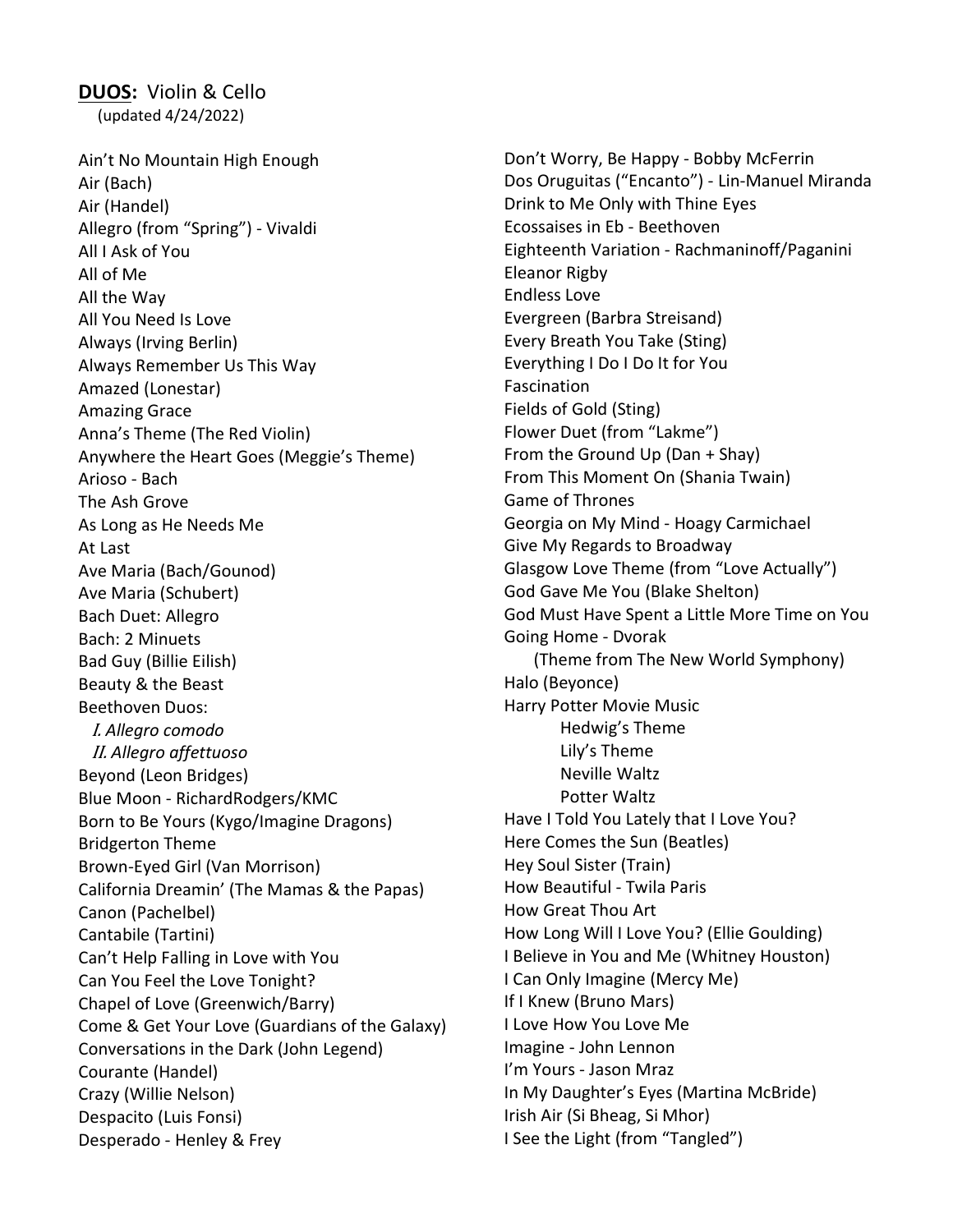It's All Right (featured in "Soul") I Want it That Way (Backstreet Boys) I Will Always Love You (Dolly Parton) Jasmine Flower (traditional Chinese) Jesu, Joy of Man's Desiring (Bach) Just a Closer Walk with Thee Keeper of the Stars Kissing You (Romeo & Juliet) Kiss the Girl (Little Mermaid) La Cinquantaine Largo (Handel) Largo from Winter (Vivaldi) La Vie en Rose Let it Be (Beatles) Lifetime (Justin Bieber) Like I'm Gonna Lose You (Meghan Trainor) Londonderry Air (Danny Boy) Love - Gary Girouard (from The Naked Piano: Elements) Love Again (Dua Lipa) Love Me Anyway (Pink) Love Me Tender Love Theme from The Godfather Make You Feel My Love Married Life (from "Up") Marry Me (Train) Marry You (Bruno Mars) Menuet - Valensin Million Dreams, A (Pink) Minuet - Telemann Minuet in G - Bach Minuet in G - Beethoven Music of the Night (Phantom of the Opera) My Girl (The Temptations) My Heart Will Go On (Titanic) My Melody of Love (Bobby Vinton) My Own True Love (Tara's Theme) Oceans (Where Feet May Fail) - Hillsong United Ode to Joy (Beethoven) Old Rugged Cross, The One Hand One Heart (L. Bernstein) Only Time (Enya) Over the Rainbow Panis Angelicus (Franck) Perfect (Ed Sheeran) Polonaise - Mozart Portuguese Love Theme (from "Love Actually")

The Prayer Prelude in C - Bach Remember When (Alan Jackson) River Flows in You (Yiruma) Rolling in the Deep (Adele) Romance (Hummel) Romantic Flight (How to Train your Dragon) Romeo & Juliet Love Theme Salut d'Amour - Elgar Send in the Clowns September, Dancing In Serenade (Schubert) Shallow (A Star is Born - Lady Gaga) Shape of You - Ed Sheeran Simple Gifts Sky Full of Stars, A (Coldplay) Someone To You (Banners) Someone You Loved (Lewis Capaldi) Somewhere in Time (from "Somewhere in Time") Sonatina: Moderato - Beethoven Songbird (Fleetwood Mac) So This is Love (The Cinderella Waltz) Speechless (Dan + Shay) Spirited Away - Joe Hisaishi Stand By Me Star Wars - Main Theme Star Wars - Imperial March Stay With Me Stuck with U (Arianna Grande/Justin Bieber) Surely the Presence of the Lord is in This Place Sweet Child O' Mine (Guns N' Roses) Sweet Dreams (Annie Lennox) Tambourin (Rameau) Theme from Love Story Thousand Years, A (Twilight) Traumerei (Schumann) Trumpet Tune (Purcell) Turn Around (Harry Belafonte) Twelve Duets (Mozart) Un Bel Di (Puccini) Unchained Melody Unforgettable Valse Lente (Delibes) Viva la Vida (Coldplay) Wachet Auf (Bach) Waiting on a Miracle (from "Encanto") Wedding March (Mendelssohn)